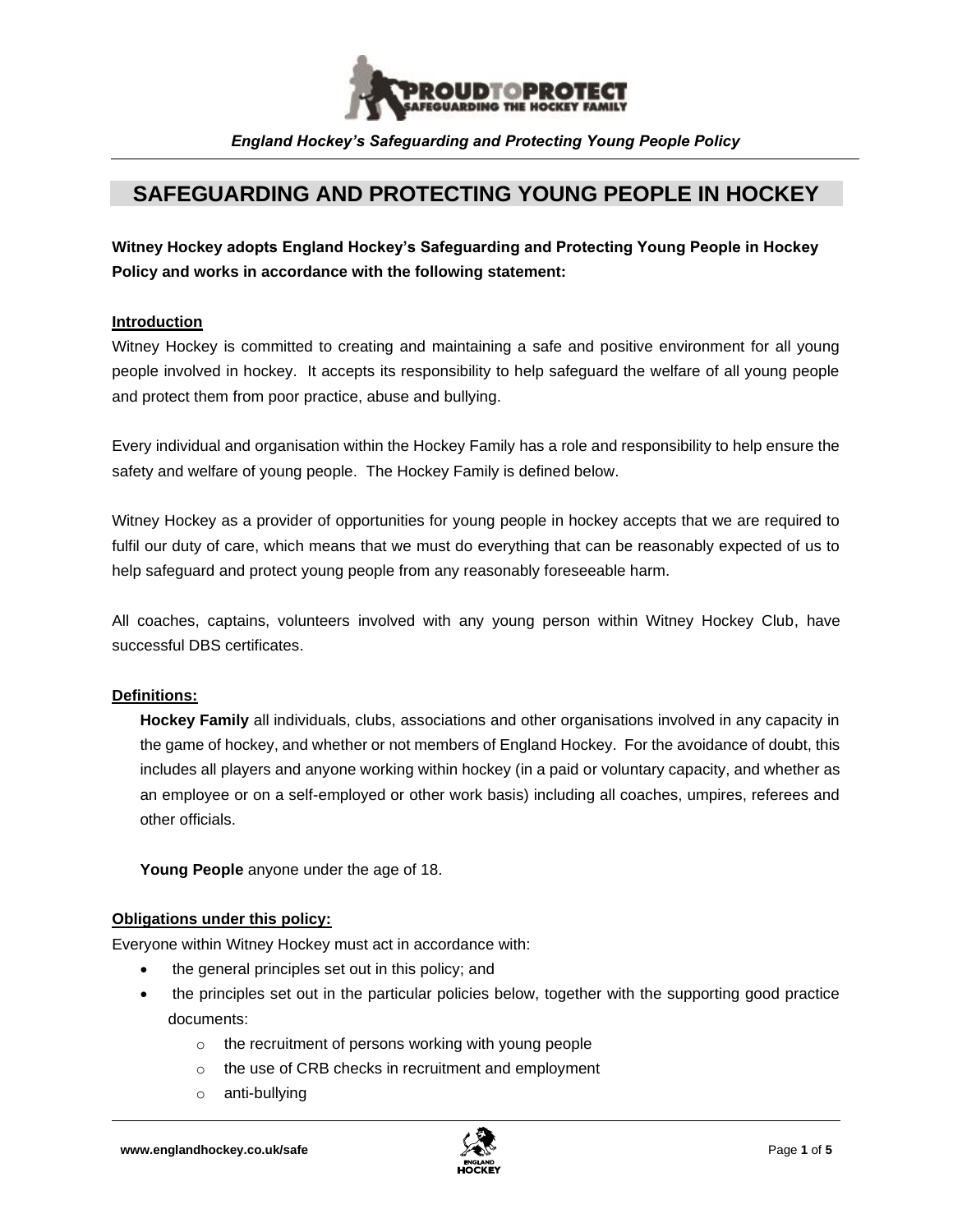

o taking and use of photographic and recorded images of young people;

Affiliation to England Hockey will evidence agreement of these obligations by the club and membership of Witney Hockey will evidence agreement by the Hockey Family.

Witney Hockey has in addition, adopted and implemented our own:

• Safeguarding and Protecting Young People (or Child Protection) policy which complies with the general principles set out in this policy; and

Everyone within Witney Hockey must also:

- abide by [England Hockey's Code of Ethics,](https://www.englandhockey.co.uk/governance/rules-and-regulations/code-of-ethics-and-behaviour) which specifies conduct in relation to the safeguarding of young people within hockey, among other issues
- follow England Hockey reporting procedures where there are concerns relating to the safety or welfare of young people.

For clarity, policies, procedures and good practice relating to the safeguarding of young people in hockey need to be applied both in relation to activities for young people specifically and where young people may be involved within the adult game. For example, where players or umpires under 18 years of age are incorporated into adult team hockey.

## **England Hockey's role:**

As the national governing body, England Hockey will publicise and promote within hockey its Safeguarding Young People Policy, Procedures and Good Practice Guidance. It will also support its affiliated clubs and associations in adopting and implementing their own policies by producing template policies and procedures and through access to appropriate training and education opportunities.

England Hockey is committed to ensuring that concerns relating to the safety and welfare of young people in hockey are taken seriously and acted upon swiftly and appropriately. To achieve this, England Hockey has developed procedures for reporting concerns.

England Hockey recognises the roles and responsibilities of the statutory agencies in safeguarding young people and the responsibilities and expertise of the relevant agencies in determining whether young people have, or may have, been abused or otherwise harmed. England Hockey is committed to complying with the procedures of the Local Safeguarding Children Boards (LSCBs) <sup>1</sup> . Accordingly, England Hockey will



<sup>1</sup> Local Safeguarding Children Boards (LSCBs) are the key statutory mechanism for agreeing how the relevant organisations in each local area will co-operate to safeguard and promote the welfare of children in the locality. The core membership of LSCBs is set out in the Children Act 2004, and includes local authorities, health bodies, the police and others. The objective of LSCBs is to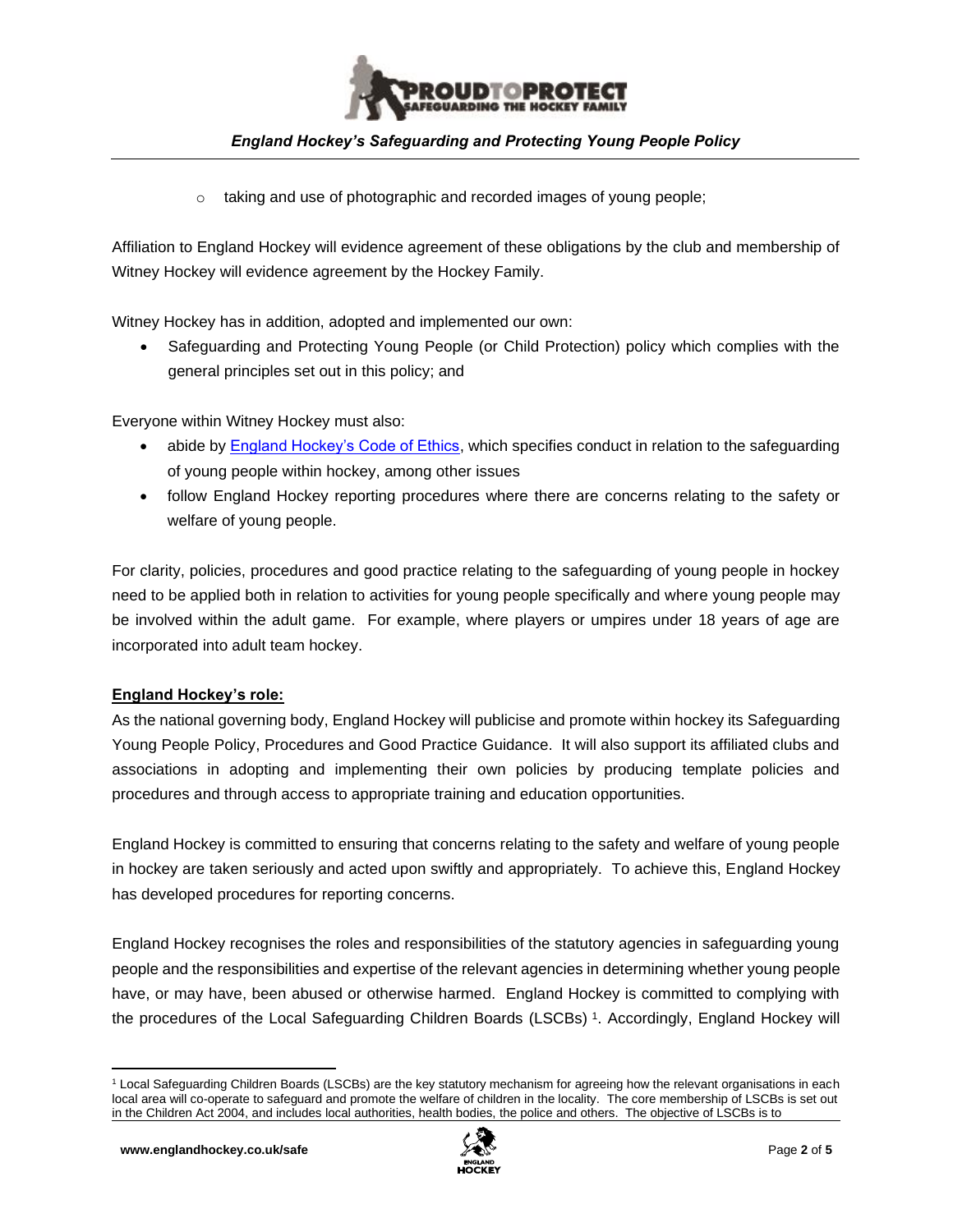

work co-operatively with the relevant statutory agencies on matters relating to safeguarding young people and where England Hockey receives report of a concern, it will refer the matter to the relevant statutory agency where appropriate.

England Hockey is also committed to directly challenging conduct within hockey that is, or may be, harmful to young people. It may, therefore, instigate proceedings under its own Safeguarding and Protecting Young People Complaints and Disciplinary Regulations where concerns or complaints are raised (by sources internal or external to hockey) relating to the safety and welfare of young people. England Hockey will take action against any person or organisation within its jurisdiction whose conduct is found to have harmed a young person in hockey or whose conduct (within or outside hockey) poses or may pose a risk of harm to young people in hockey. England Hockey may also refer matters back to a club for resolution at club level where appropriate.

Witney Hockey will follow England Hockey's Reporting Procedures and will make all their members aware that they are subject to the above Regulations if there is a breach of the Policy.

## **General Safeguarding and Protecting Young People principles:**

- The safety and welfare of young people is paramount.
- All young people, regardless of age, ability, sex, race, religion or belief, ethnic origin, social status or sexual orientation have the right to be protected from harm.
- The rights, dignity and worth of all young people should always be respected.
- Witney Hockey wishes to promote a telling culture. Everyone within hockey must therefore report all concerns in accordance with England Hockey's reporting procedures.
- It is the responsibility of child protection experts to determine whether or not abuse has taken place, but it is everyone in hockey's responsibility to report concerns,
- The roles and responsibilities of the statutory agencies in safeguarding young people must be recognised and the procedures of the Local Safeguarding Children Boards must be complied with.
- Any policy or procedure is only as effective as the ability and skill of those who operate it.
- Witney Hockey is committed to encouraging, and everyone within hockey must recognise and regard as essential, the effective and safe recruitment of all individuals working with young people in hockey.
- All those working in hockey, in a paid or voluntary capacity, must abide by England Hockey's Code of Ethics.



coordinate and to ensure the effectiveness of their member agencies in safeguarding and promoting the welfare of children. They also provide education and training opportunities at local level.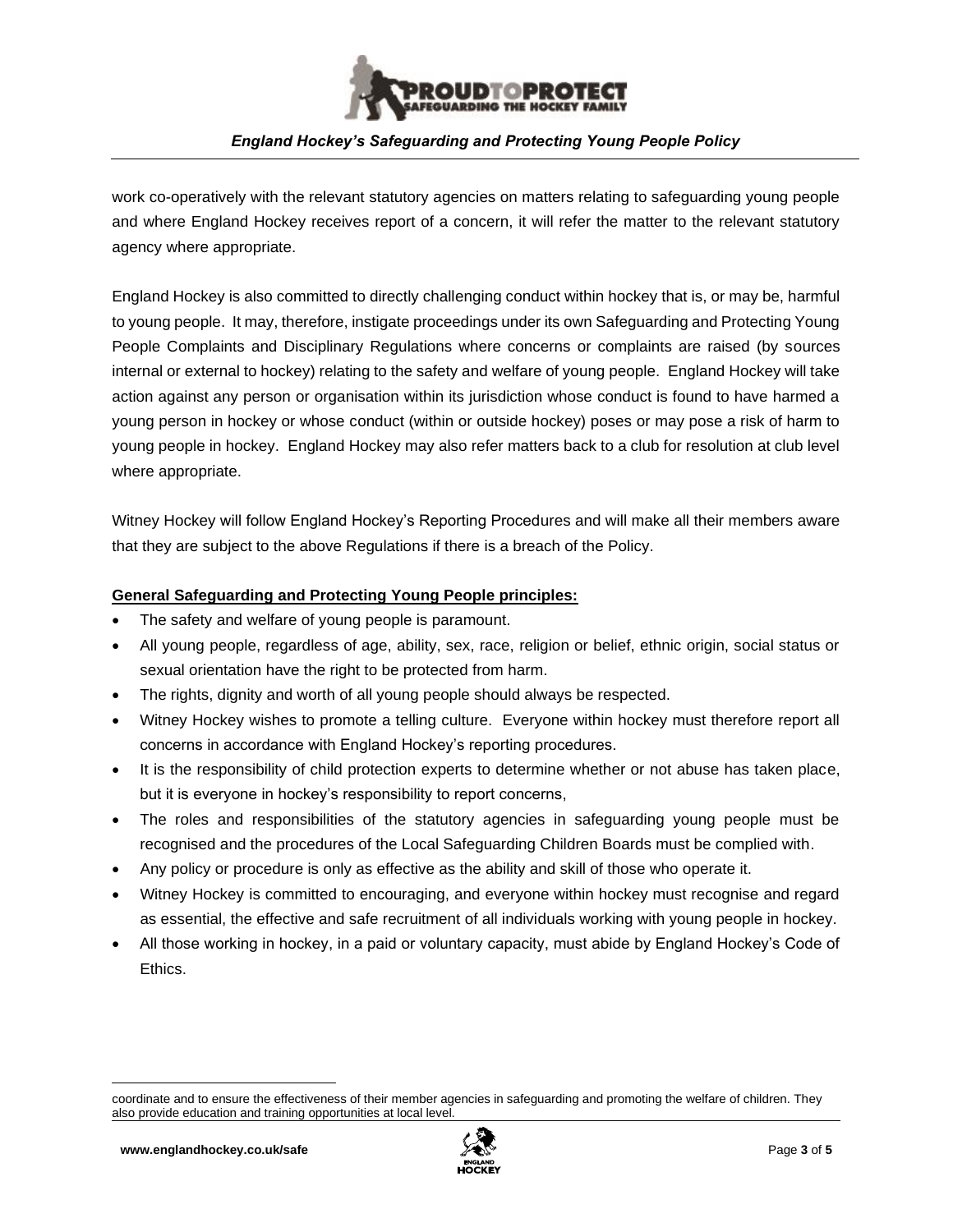

#### **Guidance and legislation**:

The practices and procedures within this policy and documentation are based on the principles contained within UK and international legislation and Government guidance and have been designed to complement Local Safeguarding Children Boards procedures and take the following into consideration:

- The Children Acts 1989 and 2004
- **The Protection of Children Act 1999**
- The Police Act 1997
- **The Rehabilitation of Offenders Act 1974**
- Criminal Justices and Court Services Act 2000
- **The UN Convention on the Rights of the Child**
- Human Rights Act 1998
- The Data Protection Act 1998
- "Caring for the young and vulnerable" Home Office guidance for preventing the abuse of trust 1999
- "What to do if you are Worried a Child is being Abused" DOH 2006
- "Working Together to Safeguard Children" 2006, HM Government
- The Safeguarding Vulnerable Groups Act 2006

#### **Changing Rooms / Showering:**

Whilst all members of Witney Hockey Club are welcome to use Wood Green shower/changing rooms, below are the club's policies to adhere to. If you believe these rules are not being adhered to, or are concerned about a young person's welfare and safeguarding, please raise concerns with the welfare officers (see details at the end of document).

- Players ages 10 and under must be supervised at all times by a member of staff of the same gender as the player.
- Adults working with young teams, including volunteers, coaches, umpires, or staff, should not change or shower at the same time when using the same facility as young players.
- Mixed gender teams have access to male and female changing facilities on the Wood Green premises.
- **.** If any young person is uncomfortable when changing or showering in public, no pressure should be placed on them do too so. Encouragement to them to change and shower at home.
- Any young person with disability, are to be involved with their parents/carers, to decide on how to wash/access the toilet with support or assistance if required with their coach or member of the welfare team.